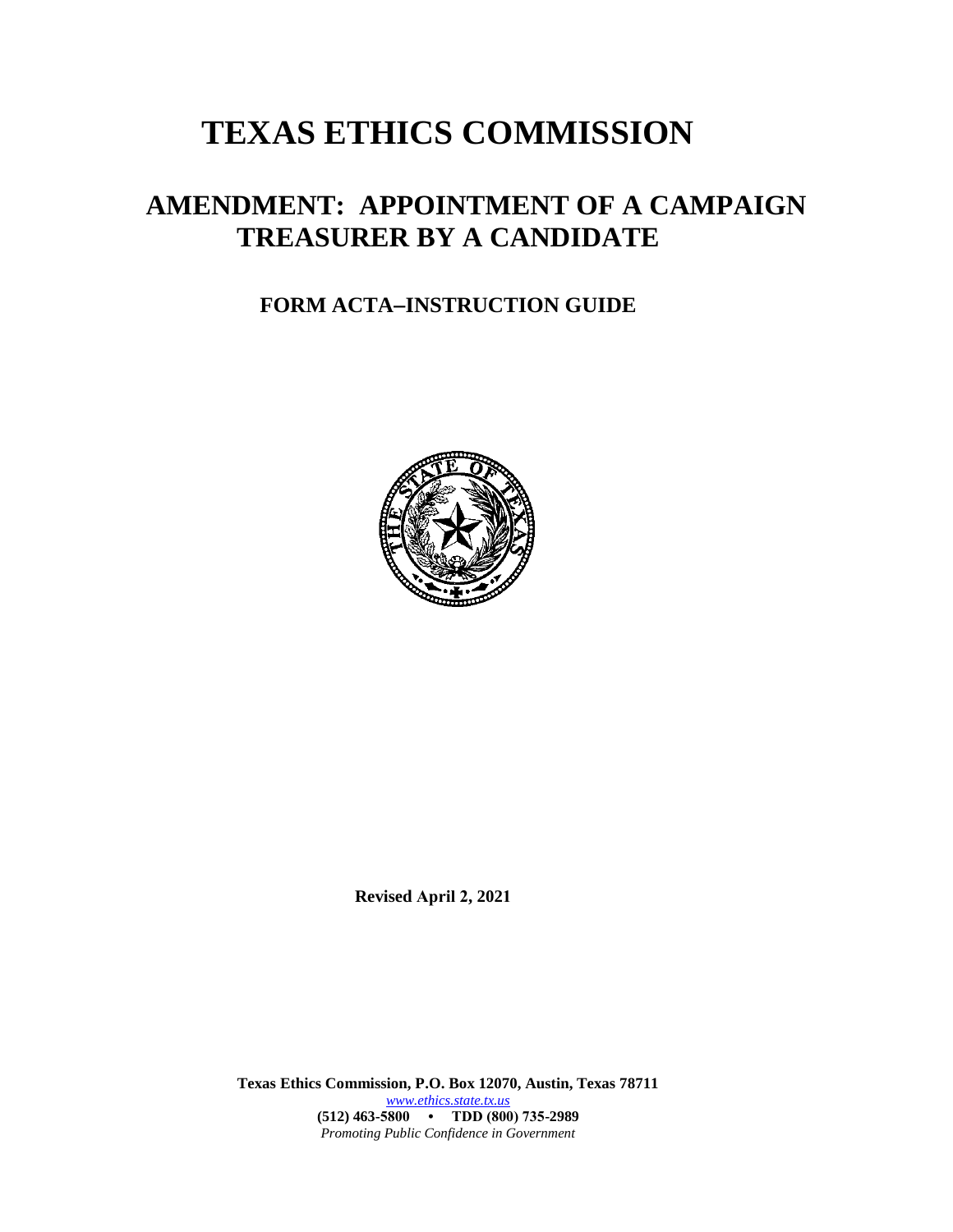### **FORM ACTAAMENDMENT: APPOINTMENT OF A CAMPAIGN TREASURER BY A CANDIDATE**

#### **GENERAL INSTRUCTIONS**

*These instructions are for the AMENDMENT: APPOINTMENT OF A CAMPAIGN TREASURER BY A CANDIDATE (Form ACTA). Use this form for changing information previously reported on Form CTA and for renewing your choice to report under the modified schedule. The information you enter on this form will replace the information from your previous APPOINTMENT OF A CAMPAIGN TREASURER BY A CANDIDATE (Form (CTA).*

If any of the information required to be reported on your CAMPAIGN TREASURER APPOINTMENT changes, you should file an amendment. Use the AMENDMENT form (Form ACTA) to report the changes. Do not use the APPOINTMENT form (Form CTA).

You must also use the AMENDMENT form to renew your option to file under the modified schedule.

Except for your name at the top of the form (and your filer account number, if you file with the Texas Ethics Commission (Commission)), enter only the information that is *different* from what is on your current campaign treasurer appointment. Do not repeat information that has not changed. The "NEW" boxes emphasize that the information entered on this form should only be information that is different from what was previously reported. Any information entered in a space with a "NEW" box will replace the existing information.

#### **SPECIFIC INSTRUCTIONS**

*Each numbered item in these instructions corresponds to the same numbered item on the form.*

#### **PAGE 1**

- **1. CANDIDATE NAME**: Enter your name as it is on your current campaign treasurer appointment. Enter your name in the same way on Page 2, Section 13, of this form. If you are reporting a name change, enter your new name under Section 4.
- **2. FILER ID #**: If you are filing with the Commission, you were assigned a filer account number when you filed your initial campaign treasurer appointment. You should have received a letter acknowledging receipt of the form and informing you of your account number. Enter this number wherever you see "FILER ID #." If you do not file with the Ethics Commission, you are not required to enter an account number.
- **3. TOTAL PAGES FILED**: After you have completed the form, enter the total number of pages of this form and any additional pages. A "page" is one side of a two-sided form. If you are not using a two-sided form, a "page" is a single sheet.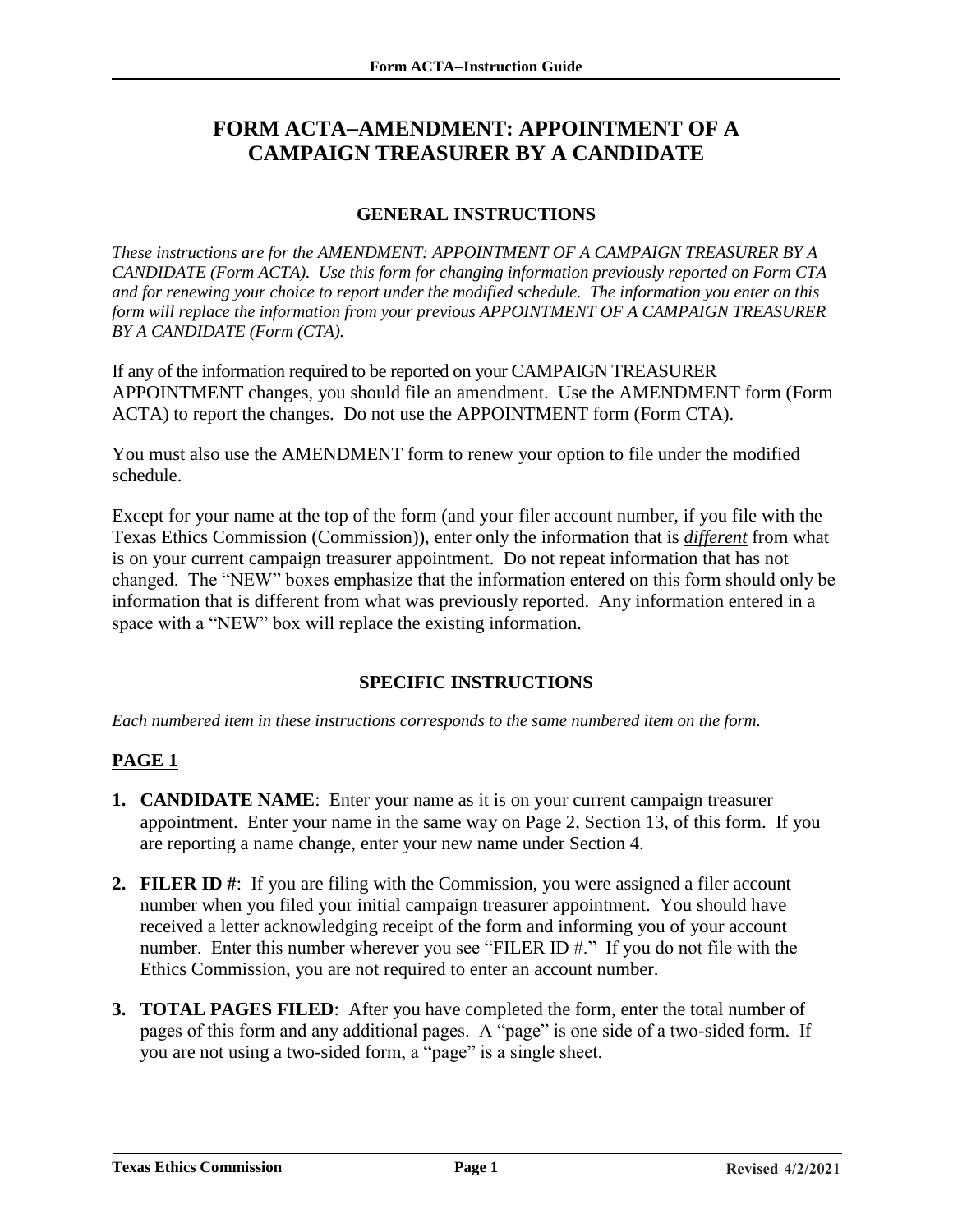- **4. CANDIDATE NAME**: Complete this section only if your name has *changed*. If your name has changed, enter your complete new name, including nicknames and suffixes (e.g., Sr., Jr., III) if applicable.
- **5. CANDIDATE MAILING ADDRESS**: Complete this section only if your mailing address has *changed*. If your mailing address has changed, enter your complete new address, including zip code. This information will allow your filing authority to correspond with you.
- **6. CANDIDATE PHONE**: Complete this section only if your phone number has *changed*. If your phone number has changed, enter your new phone number, including the area code and extension, if applicable.
- **7. OFFICE HELD**: If you are an officeholder, complete this section only if your office has *changed*. If your office has changed, please enter the new office held. Include the district, precinct, or other designation for the office, if applicable.
- **8. OFFICE SOUGHT**: If you are a candidate, complete this section only if the office you seek has *changed*. If the office has changed, please enter the office you now seek, if known. Include the district, precinct, or other designation for the office, if applicable.

**Note:** Changing the office you are seeking may require you to file your reports with a different filing authority. See the Campaign Finance Guide for further information on filing with a different authority.

**9. CAMPAIGN TREASURER NAME**: Complete this section only if your campaign treasurer has *changed*. If your campaign treasurer has changed, enter the full name of your new campaign treasurer, including nicknames and suffixes (e.g., Sr., Jr., III), if applicable.

**Qualifications of Campaign Treasurer.** A person is ineligible for appointment as a campaign treasurer if the person is the campaign treasurer of a political committee that has outstanding filing obligations (including outstanding penalties). This prohibition does not apply if the committee in connection with which the ineligibility arose has not accepted more than \$5,000 in political contributions or made more than \$5,000 in political expenditures in any semiannual reporting period. A person who violates this prohibition is liable for a civil penalty not to exceed three times the amount of political contributions accepted or political expenditures made in violation of this provision.

- **10. CAMPAIGN TREASURER STREET ADDRESS**: Complete this section only if your campaign treasurer's street address has *changed*. If your campaign treasurer's street address has changed, enter the complete new address of your campaign treasurer, including the zip code. You may enter either the treasurer's new business or residential street address. If you are your own treasurer, you may enter either your business or residential street address.
- **11. CAMPAIGN TREASURER PHONE**: Complete this section only if your campaign treasurer's phone number has *changed*. If your campaign treasurer's phone number has changed, enter the new phone number of your campaign treasurer, including the area code and extension, if applicable.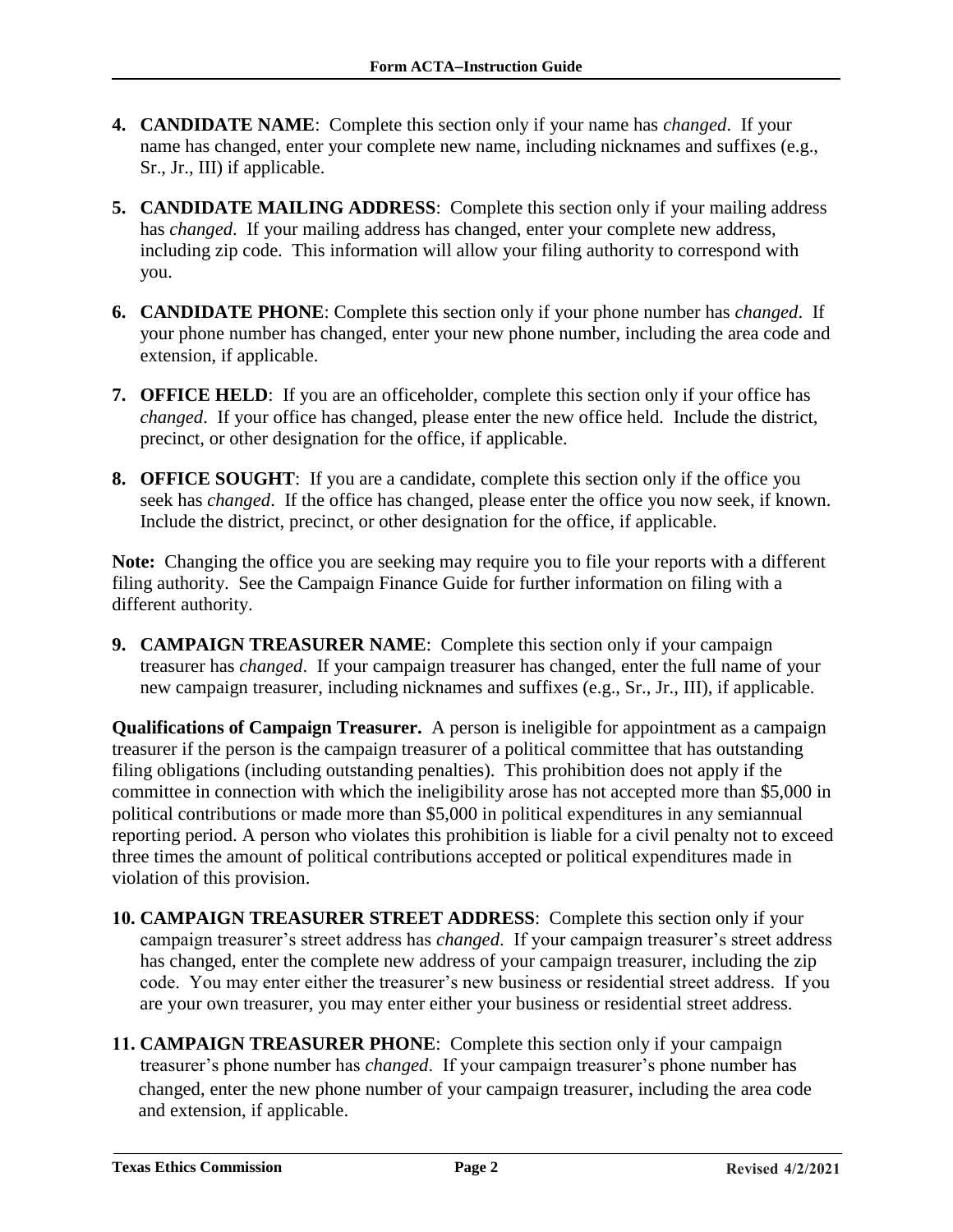- **12. CANDIDATE SIGNATURE**: Enter your signature after reading the summary. Your signature here indicates that you have read the following summary of the nepotism law; that you are aware of your responsibility to file timely reports; and that you are aware of the restrictions on contributions from corporations and labor organizations.
	- The Texas nepotism law (Government Code, chapter 573) imposes certain restrictions on both officeholders and candidates. You should consult the statute in regard to the restrictions applicable to officeholders.
	- A candidate may not take an affirmative action to influence an employee of the office to which the candidate seeks election in regard to the appointment, confirmation, employment or employment conditions of an individual who is related to the candidate within a prohibited degree.
	- A candidate for a multi-member governmental body may not take an affirmative action to influence an officer or employee of the governmental body to which the candidate seeks election in regard to the appointment, confirmation, or employment of an individual related to the candidate in a prohibited degree.
	- Two people are related within a prohibited degree if they are related within the third degree by consanguinity (blood) or the second degree by affinity (marriage). The *degree of consanguinity* is determined by the number of generations that separate them. If neither is descended from the other, the degree of consanguinity is determined by adding the number of generations that each is separated from a common ancestor. **Examples**: (1) first degree - parent to child; (2) second degree grandparent to grandchild; or brother to sister; (3) third degree - great-grandparent to great-grandchild; or aunt to niece who is child of individual's brother or sister. A husband and wife are related in the first degree by affinity. A wife has the same degree of relationship by affinity to her husband's relatives as her husband has by consanguinity. For example, a wife is related to her husband's grandmother in the second degree by affinity.

**Note:** The changes you have made on this form will replace the information on your previous APPOINTMENT form (Form CTA).

#### **PAGE 2**

- **13. CANDIDATE NAME**: Enter your name as you did on Page 1, Section 1.
- **14. MODIFIED REPORTING DECLARATION**: Sign this option if you wish to report under the modified reporting schedule.

The modified reporting option is not available for candidates for the office of state chair of a political party.

To the left of your signature, enter the year of the election or election cycle to which your selection of modified reporting applies.